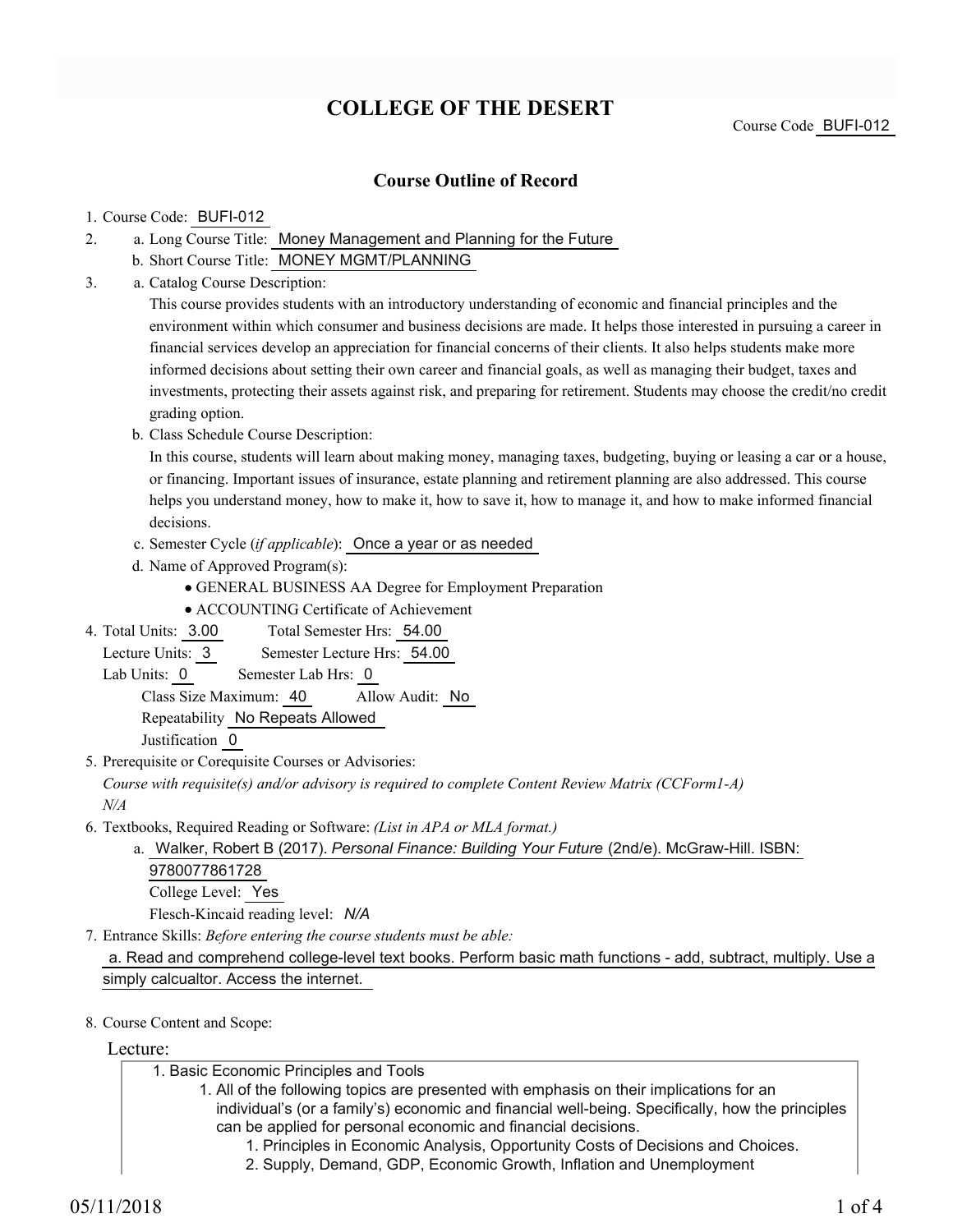## BUFI 012-Money Management and Planning for the Future

| 3. Government Taxes & Spending, National Debt, and implications for individual as<br>taxpayers, borrowers, transfer payment recipients and job hunters. |
|---------------------------------------------------------------------------------------------------------------------------------------------------------|
| 4. Banks, Money, Interest rates, and the Federal Reserve System and implications for<br>individuals as consumers, investors, and workers.               |
| 5. International Trade, Foreign Exchange Rates, globalization of the economy and<br>implications for consumers, workers and investors.                  |
| 2. Application to Specific Personal Financial Decisions                                                                                                 |
| 1. Making a good career choice -- personal goals, education, income potentials, benefits, etc.                                                          |
| 2. Managing your money and being an informed consumer -- budgeting, saving, and purchases<br>(transportation, housing, credit cards, etc.)              |
| 3. Buying an appropriate amount of insurance -- life, health, disability, property, and liability.                                                      |
| 4. Choosing an appropriate investment portfolio from a range of investment alternatives --<br>bonds, stocks, mutual funds, etc.                         |
| 5. Planning for retirement -- social security benefits, pension plans, estate planning, wills, and<br>trusts.                                           |

Lab: *(if the "Lab Hours" is greater than zero this is required)*

9. Course Student Learning Outcomes:

1. Establish personal financial goals, including the preparation of a personal budget and savings plan.

2. Analyze and make decisions regarding personal banking, debt management, lease or buy decisions and insurance protections.

10. Course Objectives: Upon completion of this course, students will be able to:

a. Understand and appreciate the fundamental economic and financial principles, tools, and techniques.

b. Be able to fine, use, and critically evaluate economic and financial news and information.

c. Have an understanding of the impact of aggregate economic and financial changes on individual and business finances.

d. Be able to communicate with financial services professionals effectively.

e. Be able to develop a simple personal financial plan which incorporates all aspects of an individual (or a family's) financial needs.

Methods of Instruction: *(Integration: Elements should validate parallel course outline elements)* 11.

- a. Discussion
- b. Distance Education
- c. Lecture

d. Participation

e. Technology-based instruction

Other Methods:

problem solving and/or any other method that the instructor deems appropriate. To the extent possible, use of computer, economic and finance software, and internet to enhance student learning.

12. Assignments: (List samples of specific activities/assignments students are expected to complete both in and outside of class.) In Class Hours: 54.00

Outside Class Hours: 108.00

- a. In-class Assignments
	- 1. Read the assigned chapters and actively participate in class discussions of the topics.
	- 2. Review and provide a critical evaluation of short cases of financial planning problems.
	- 3. Prepare a simple but complete personal financial plan with a discussion in defense of the
	- economic and financial assumptions of the plan.

#### b. Out-of-class Assignments

- 1. Read the assigned chapters and actively participate in class discussions of the topics.
- 2. Review and provide a critical evaluation of short cases of financial planning problems.
- 3. Prepare a simple but complete personal financial plan with a discussion in defense of the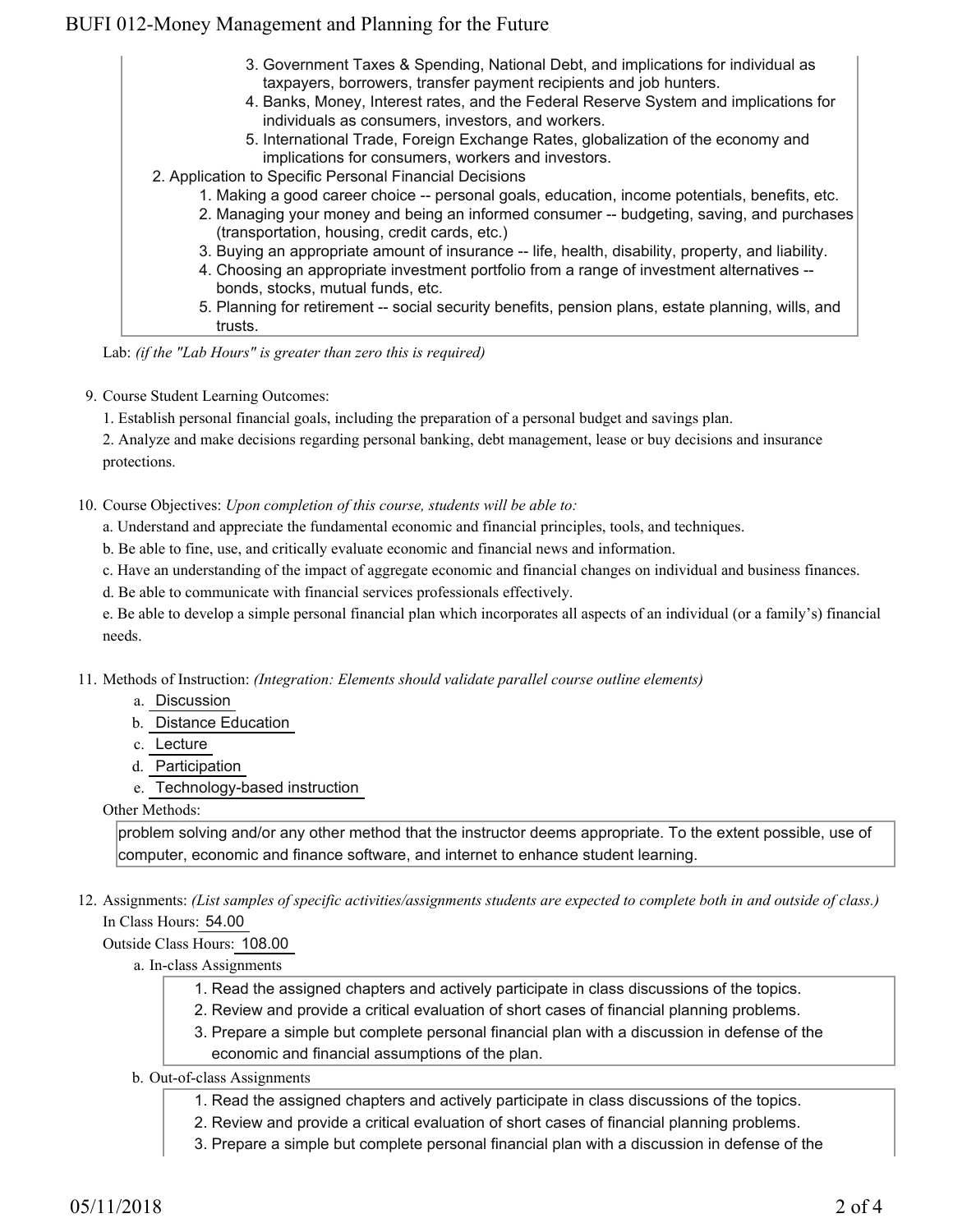## BUFI 012-Money Management and Planning for the Future

### economic and financial assumptions of the plan.

13. Methods of Evaluating Student Progress: The student will demonstrate proficiency by:

- Written homework
- Self-paced testing
- Computational/problem solving evaluations
- Presentations/student demonstration observations
- Group activity participation/observation
- True/false/multiple choice examinations
- Mid-term and final evaluations
- Student participation/contribution
- Student preparation
- 14. Methods of Evaluating: Additional Assessment Information:

a. Primarily a combination of MC, problem, and essay test and/or any other method deemed appropriate by the instructor. b. Completion of a simple personal financial plan.

- 15. Need/Purpose/Rationale -- All courses must meet one or more CCC missions.
	- PO Career and Technical Education

Apply critical thinking skills to research, evaluate, analyze, and synthesize information.

Exhibit effective written, oral communication and interpersonal skills.

IO - Critical Thinking and Communication

Apply principles of logic to problem solve and reason with a fair and open mind.

Apply standard conventions in grammar, mechanics, usage and punctuation.

 Summarize, analyze, and interpret oral and written texts, with the ability to identify assumptions and differentiate fact from opinion.

 Utilizing various communication modalities, display creative expression, original thinking, and symbolic discourse.

16. Comparable Transfer Course

| <b>University System</b>                                                                                                                                  | Campus                                                                                                                                       | <b>Course Number</b>                                  | <b>Course Title</b>  | <b>Catalog Year</b> |  |  |  |
|-----------------------------------------------------------------------------------------------------------------------------------------------------------|----------------------------------------------------------------------------------------------------------------------------------------------|-------------------------------------------------------|----------------------|---------------------|--|--|--|
| 17. Special Materials and/or Equipment Required of Students:                                                                                              |                                                                                                                                              |                                                       |                      |                     |  |  |  |
| <sup>18.</sup> Materials Fees:                                                                                                                            | <b>Required Material?</b>                                                                                                                    |                                                       |                      |                     |  |  |  |
| <b>Material or Item</b>                                                                                                                                   |                                                                                                                                              |                                                       | <b>Cost Per Unit</b> | <b>Total Cost</b>   |  |  |  |
| 19. Provide Reasons for the Substantial Modifications or New Course:                                                                                      |                                                                                                                                              |                                                       |                      |                     |  |  |  |
| Periodic review and textbook update.<br>a. Cross-Listed Course (Enter Course Code): N/A<br>20.<br>b. Replacement Course (Enter original Course Code): N/A |                                                                                                                                              |                                                       |                      |                     |  |  |  |
| 21. Grading Method (choose one): Pass/No Pass Optional                                                                                                    |                                                                                                                                              |                                                       |                      |                     |  |  |  |
| 22. MIS Course Data Elements                                                                                                                              | a. Course Control Number [CB00]: CCC000304597                                                                                                |                                                       |                      |                     |  |  |  |
|                                                                                                                                                           | $C_{\rm eff}$ 1, $C_{\rm H}$ + $C_{\rm H}$ $D_{\rm eff}$ $D_{\rm H}$ $D_{\rm H}$ $D_{\rm H}$ $D_{\rm H}$ $D_{\rm H}$ $D_{\rm H}$ $D_{\rm H}$ | b. T.O.P. Code [CB03]: 50400.00 - Banking and Finance |                      |                     |  |  |  |

- c. Credit Status [CB04]: D Credit Degree Applicable
- d. Course Transfer Status [CB05]: B = Transfer CSU